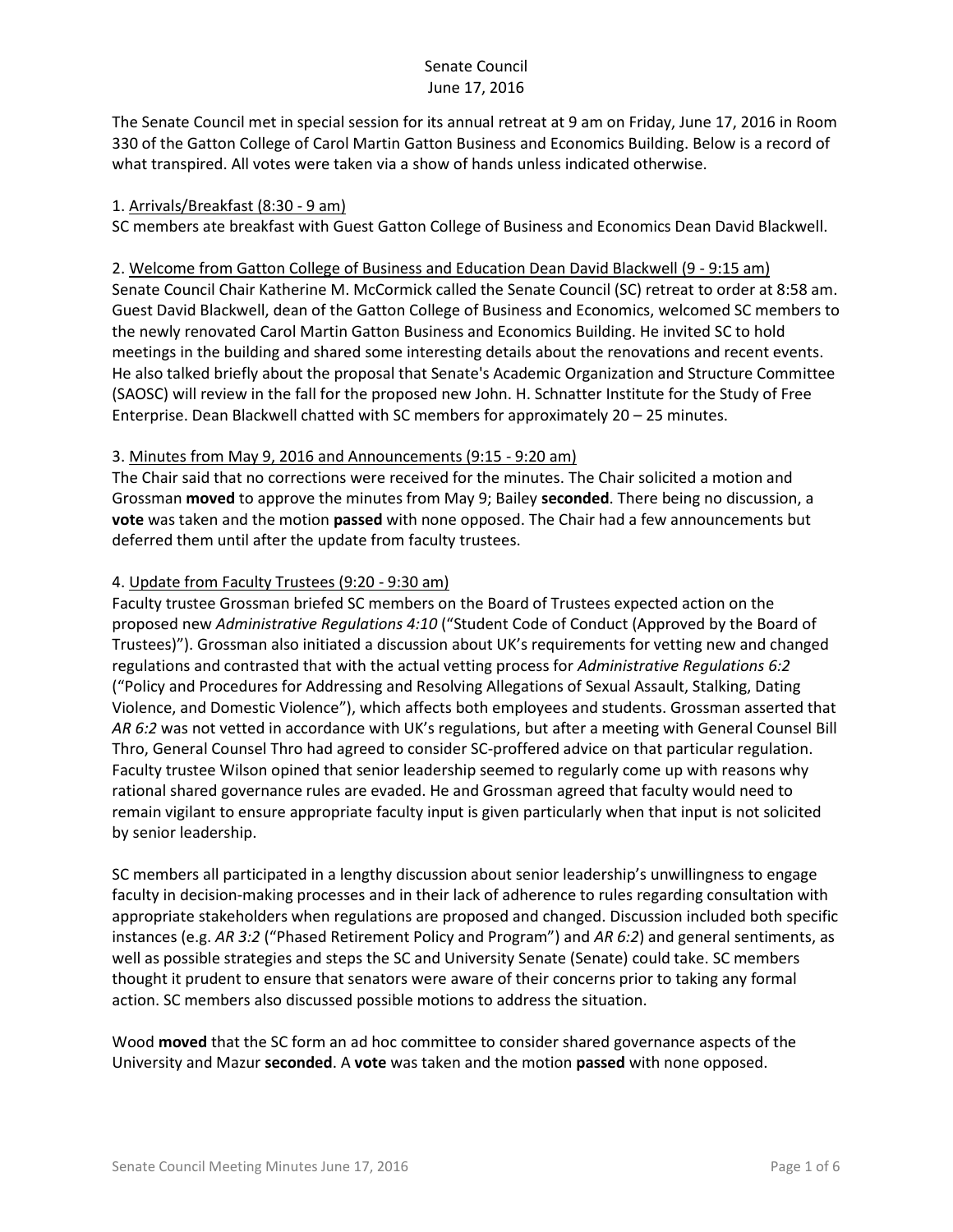Grossman **moved** that the SC form a joint committee with the Staff Senate and Student Government Association to review the appendix to *Administrative Regulations 6:2* ("Policy and Procedures for Addressing and Resolving Allegations of Sexual Assault, Stalking, Dating Violence, and Domestic Violence") and offer suggestions and advice regarding possible modifications to each body's respective executive body. Mazur **seconded**. A **vote** was taken and the motion **passed** with none opposed.

### 5. Action Items (9:30 - 9:45 am)

The Chair commented that she sent forward some nominees to serve on a search committee for a replacement for a new chief information officer (senior leader in information technology) – she did not realize that the nominees should have first been vetted with SC. She offered the names to SC members for their information and apologized for the oversight.

## a. University Joint Committee on Honorary Degrees

The Chair explained that she had been asked if it was okay for someone other than a Graduate School dean to serve as the chair of the University Joint Committee on Honorary Degrees (UJCHD); Provost Tim Tracy had not yet identified anyone to serve as the interim dean of the Graduate School. SC members discussed the matter and ultimately decided that it was preferable to wait until an interim dean of the Graduate School was named so that person could serve as chair of the UJCHD, rather than identify someone else to fill that position.

## b. Late Addition to the Degree List (per *Senate Rules 5.4.1.1.D.1-2*)

i. College of Communication and Information Student DH-71

ii. College of Communication and Information Student SH-54

After brief discussion, the SC opted to postpone discussion until additional information about the requests was received.

### 6. Preview of New Senate Website (9:45 - 10:00 am)

Ms. Brothers gave SC members a brief tour of the newly designed Senate website and noted various comments and suggestions for improvement. Ms. Brothers thanked SC members for their input.

Discussion returned to the proposed late additions to degree lists. Mazur **moved** to confirm the SC's support of the Chair making a decision for both requests on behalf of SC as long as the Chair was satisfied that the requests were in order. Brown **seconded**. There being no further discussion, a **vote** was taken and the motion **passed** with none opposed.

## 7. Curricular Aspects of Undergraduate Education (10:00 - 11:30 am)

- Centers (Chellgren, Gaines)
- Undergraduate Council
- Senate UK Core Education Committee
- Advisory Committee for Graduation Composition and Communication Requirement

SC members discussed the varied curricular responsibilities of Undergraduate Education. The Chair noted that the Undergraduate Council needed to have a chair but there was no one identified to fill that role as of yet. She said there would be a committee of faculty to review the educational activities in Undergraduate Education (UE). Kraemer, who is serving as the faculty liaison as part of the reorganization efforts in Undergraduate Education, offered historical information regarding what UE looked like in the past and offered opinions on how it came to include so many curricular components. Kraemer also commented on the aspects of UE that pertained to educational policy. He explained that Provost Tim Tracy intended to combine and consolidate Student Affairs and UE, after which he would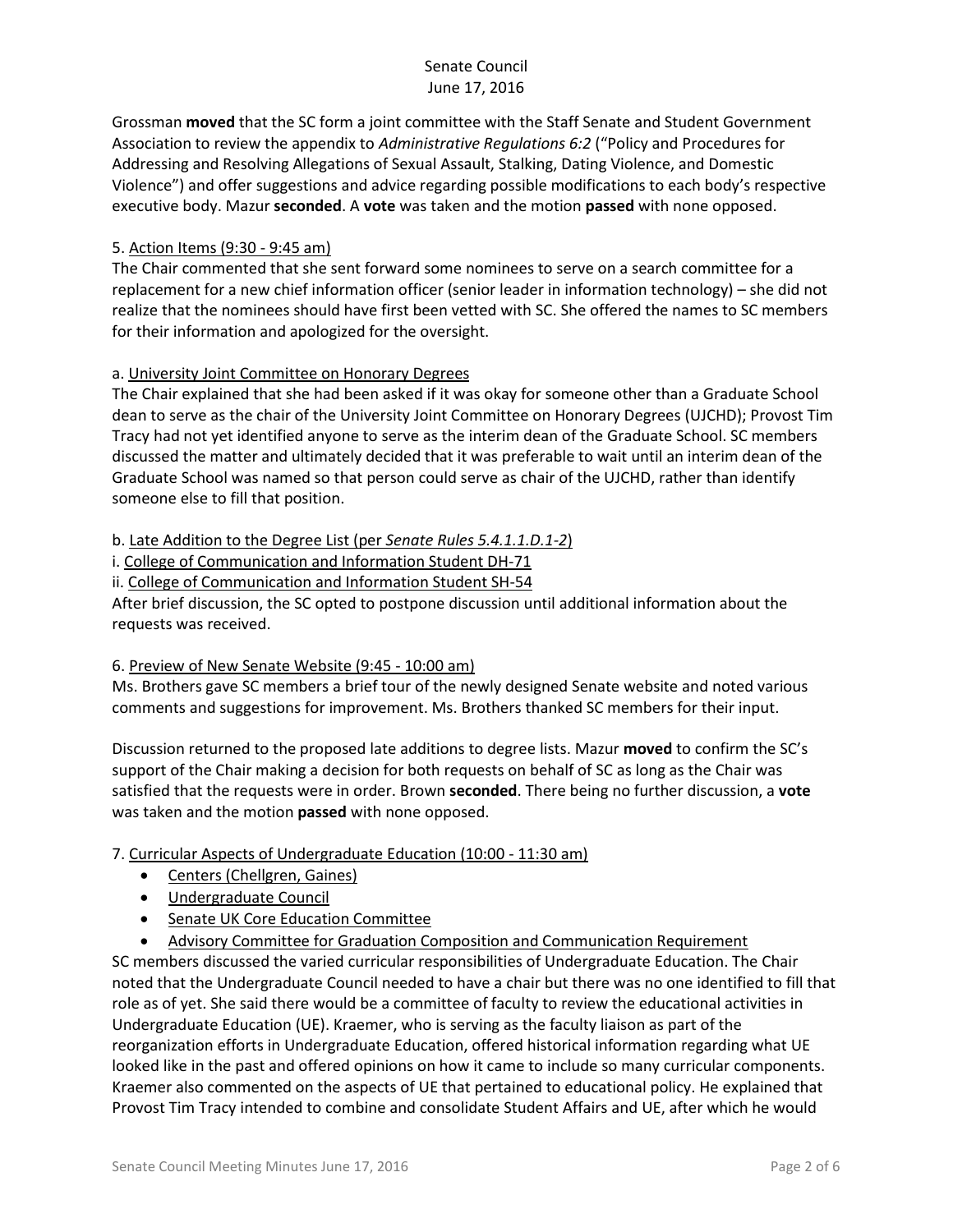launch a national search for a director for that new unit. Kraemer thought that the Provost planned to restrict the search to faculty, which would mean the Chellgren Center for Undergraduate Excellence and the Gaines Center for the Humanities could report to the new director. He added that although there are Senate committees currently located in UE, there was no obligation for the Senate to identify chairs for those committees from anyone within the soon-to-be-reorganized units. The two undergraduate certificates currently homed in UE will need special consideration to ensure they continue to have an appropriate faculty of record; experiential courses in UE require similar considerations. Kraemer opined that there should be faculty leadership for anything that touches students, even if the University appears to be moving more towards employing staff to oversee student-related activities.

SC members' discussion included the topics below.

- The Provost's reorganization of UE, specifically as it pertained to the Senate's Undergraduate Council;
- Decentralization of activities previously overseen by UE;
- The (false) assumption that the former associate provost for undergraduate education officially held the title of "dean";
- The need for a place where University-level multidisciplinary programs can be situated;
- What to do with the undergraduate certificates in Global Studies and Universal Design, which are currently homed in UE;
- The lack of any solicitation for Senate involvement in the UE reorganization;
- What to do with the Chellgren Center for Undergraduate Excellence (not a multidisciplinary research center) and the Gaines Center for the Humanities (a multidisciplinary research center); and
- That there are only three faculty serving on the UE restructuring committee.

### 8. Provost Tim Tracy - Updates (11:30 - 12:30)

Provost Tim Tracy offered some general comments about the budget situation, the reduction in funds from the state, and the steps UK has taken and will take to minimize the impact of the cuts in state funding.

### Lewis Honors College

The Provost announced that the membership of the Honors College Transition Committee (HCTC) was now complete – the last person was confirmed a day ago. He said he would announce the HCTC's membership. He added that he identified someone to serve as interim dean of the Honors College but said he was not prepared to announce the identity of the interim dean at the moment; he said he thought SC members would find the person to be very high quality and that the person will not apply for the permanent dean position. SC members and Provost Tracy had a general conversation about a variety of matters pertaining to the new Lewis Honors College, including: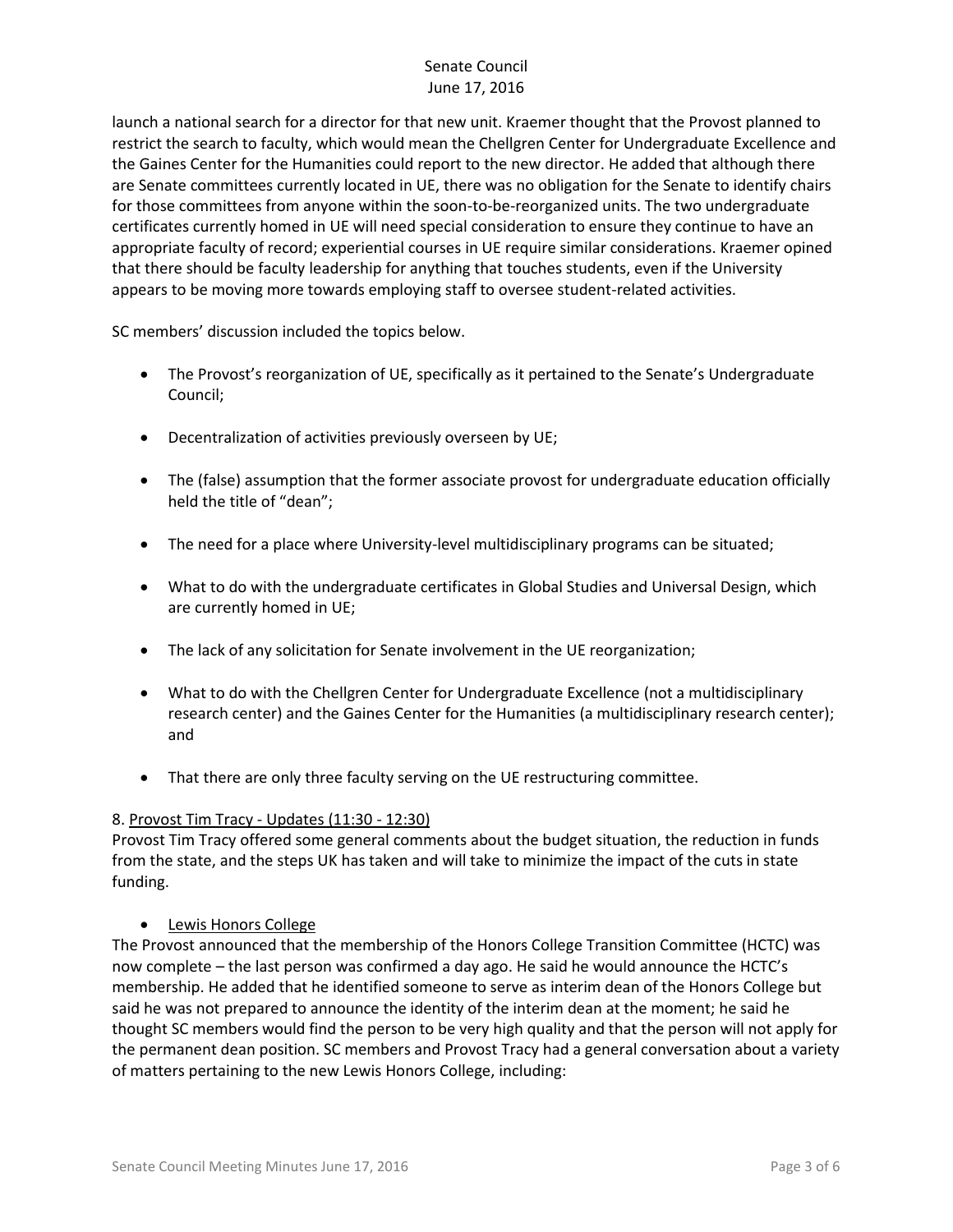- $\circ$  The national search for a permanent dean for the Honors College and use of an outside consultant to assist in the search;
- o Generalities and timeline for a new Honors College dean to be appointed;
- o Work the HCTC will need to perform;
- o New \$500 fee for students in the Honors College;

### Graduate School

SC members and the Provost discussed a variety of issues related to the Graduate School, including

- o The optimal structure of the Graduate School;
- o Funding for teaching assistants and related funding concerns; and
- o Purpose and functions of the Graduate School;
- Undergraduate Education Reorganization

There was a lot of discussion regarding the ongoing reorganization of the Undergraduate Education (UE) unit. The Provost commented that he referred to it as "Academic Excellence reorganization." He talked about UK's Strategic Plan and the various aspects of it that touched on undergraduate student success, including graduation rates. Provost Tracy explained that there are four primary reasons why students struggle and gave SC members details on how the reasons were being addressed: 1. academic success; 2. financial stability; 3. belonging and engagement; and 4. wellness. SC members had a particular interest in the academic functions of UE and how or if those would continue, such as homing UK 101 courses and a couple of undergraduate certificates in UE. In this regard, the Provost commented that the homing of the two certificates in the Provost's area needed to be revisited – the certificates could remain in the new unit of Student and Academic Life or they could possibly move to colleges. Wood commented that she was pleased to hear the Provost say the certificate programs may have to go back to the colleges. Those present also discussed how long a student should and/or could wait to declare a major, as well as issues regarding student advising, such as the appropriate levels of centralization and decentralization and exploratory advising for undeclared students.

The Chair called for an hour-long break for lunch and invited Provost Tracy to join SC members; he welcomed the invitation but noted he could not stay for the entire lunch due to a previous engagement.

### 9. LUNCH

### 10. Senate Committee Structure (1:30 - 2:00 pm)

The Chair explained the handout – SC members were given a list of universities to which UK compares itself: Southeastern Conference schools; universities identified by the 2011 University Review Committee as benchmark institutions; and the other seven universities in the United States that have all their colleges and a medical center on one contiguous campus. The Chair suggested that rather than review Senate committees during every retreat, the SC could use the opportunity to determine how to accurately evaluate committee functions and discuss which committees could remain as standing committees and which could become ad hoc committees. SC members discussed the Senate committee structure and offered various comments.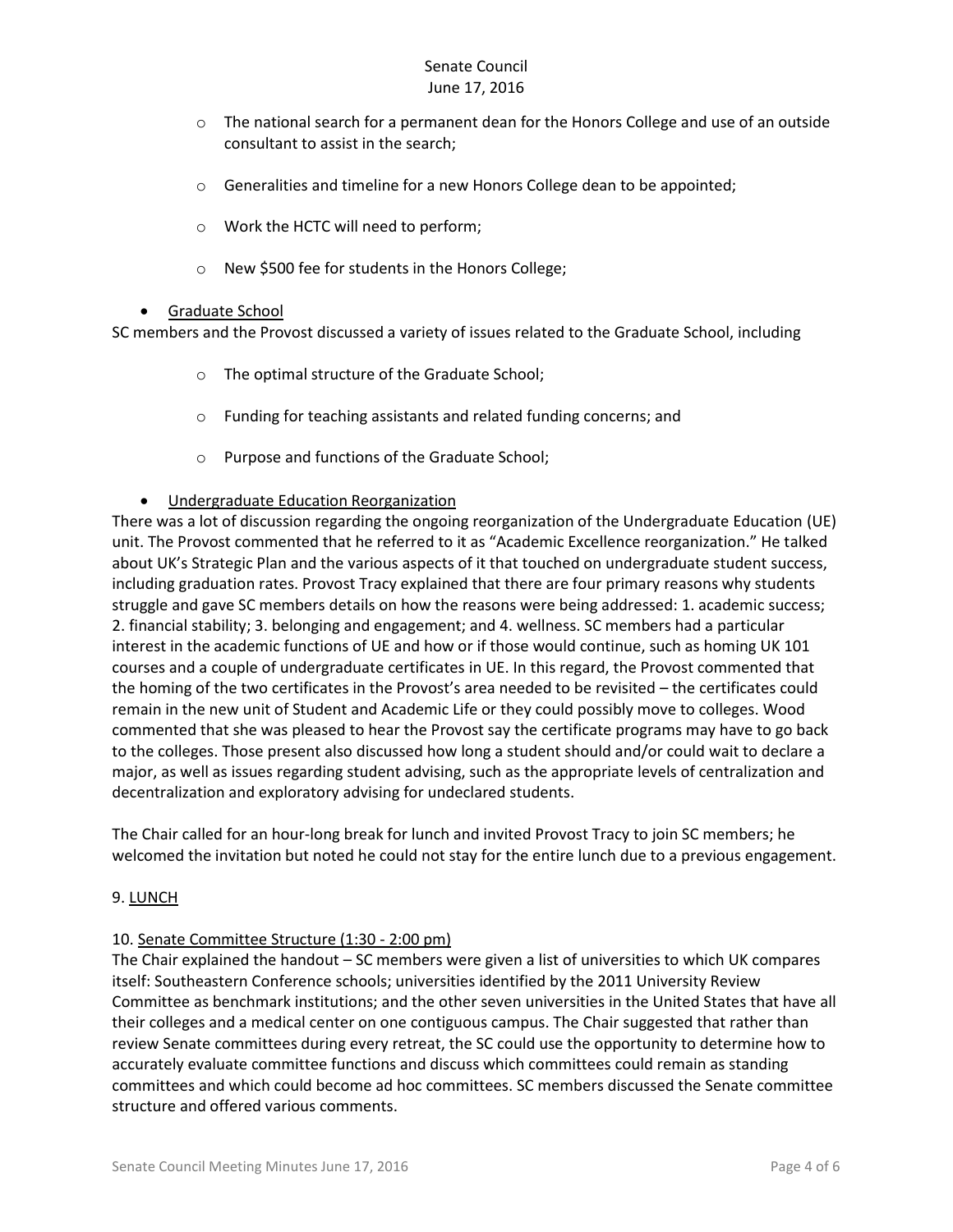- Some committees have a lot of work to do and others are almost defunct. Committees with a heavy workload could benefit from dividing up into subcommittees.
- Having a wide variety of committees ensures that there is an appropriate Senate committee available if a situation arises that warrants committee work. Having committees that are somewhat dormant is easier to navigate than having to quickly create an ad hoc committee.
- There is a balancing act between assigning more people to a busy committee and giving that committee so many member that it is hard to get quorum.
- Some committee chairs have members that rarely, if ever, participate in meetings and deliberations.
- It is not a good first impression for a new senator to be placed on a committee that does not regularly meet.
- It would be helpful for the Student Government Association to know how important student committee members and how important it is for student committee members to participate.

The Chair said that she might develop a potential charge for the Senate's Committee on Committees, for the SC to review.

11. Structure and Processes Regarding Academic Organization and Curriculum (2:00 - 3:15 pm) SC members offered ideas and discussed topics related to faculty oversight of the curriculum.

- There were concerns among many of those present about the perceived lack of an implementation plan to train faculty and help them understand and use the new curriculum management system, Curriculog.
	- $\circ$  SC members recommended the following: training on demand; multiple forms of training (web, in-person, PDF handout); a webpage with resources; and training of department chairs and faculty involved in courses and curriculum.
- Certificates (both undergraduate and graduate) appear to be proliferating across campus but it is difficult to know if a certificate helps a student find employment.
- It is hard to strike a balance between offering students a wide variety of degree program choices and ensuring that scarce resources are deployed to help the most students.
- It would be helpful to know if the Provost wants to submit a letter of support regarding administrative feasibility or if he would prefer that individual college deans provide such information.
- The concerns that academic councils have about course syllabi appear to slow down the course approval process. The University Senate is responsible for approving courses, not syllabi. The Senate Council office could provide a syllabus template that shows what is required to be in a